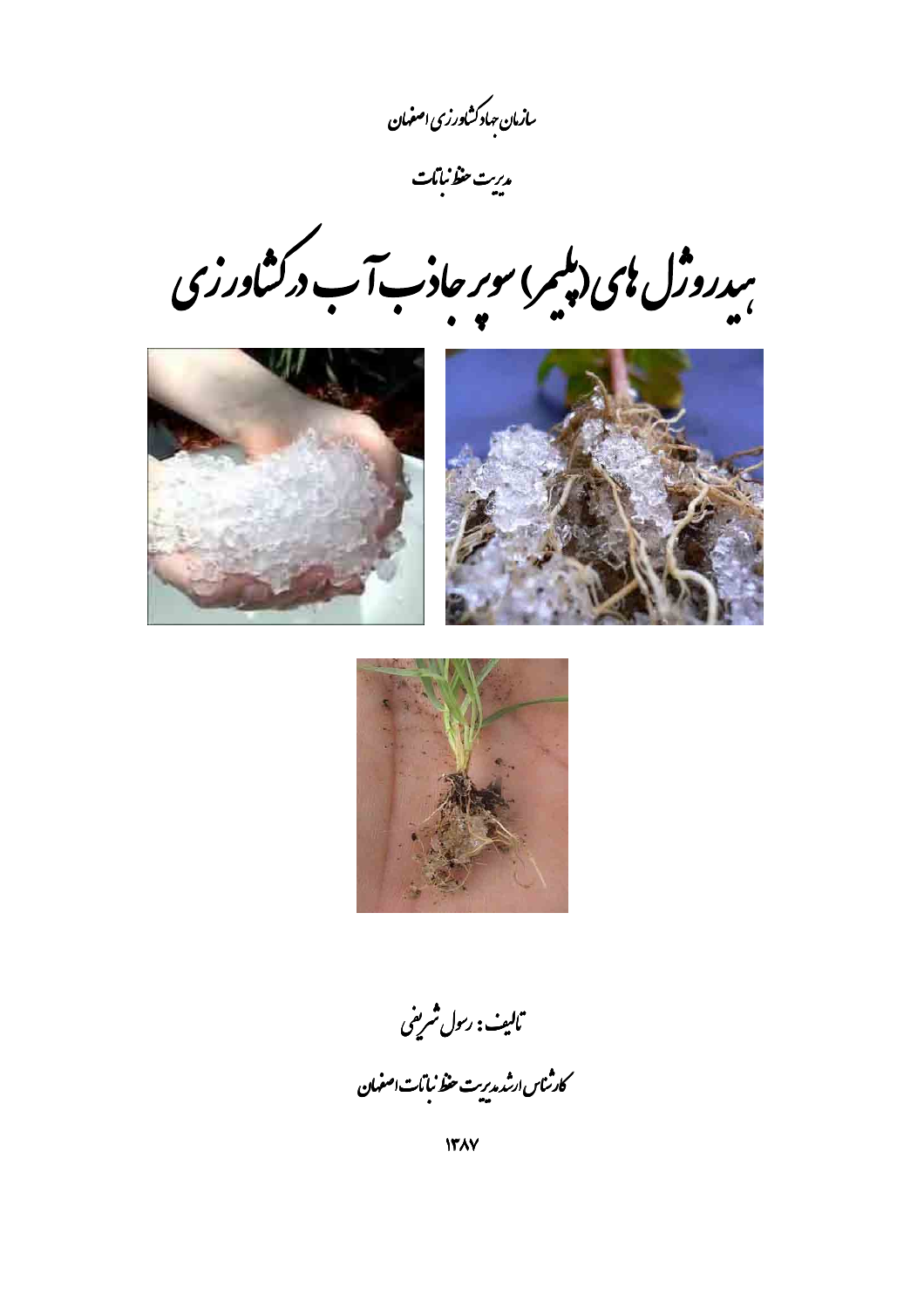#### مقدمه:

در دنیای امروز در کشاورزی از بقایای خود گیاهان و مواد مختلف به عنوان مواد افزودنی برای بهبود خواص فیزیکی و شیمیایی خاک استفاده می شود . علاوه بر این در مناطق خشک و نیمه خشک که قسمتهای وسیعی از کشور ایران نیز جزء آن می باشد، کمبود رطوبت در فصل رشد گیاهان موجب کاهش شدید عملکرد گیاهان به خصوص گیاهان زراعی می شود . بنابراین استفاده بهینه از روش های آبیاری و اصلاح خاک امری اجتناب نا پذیر است. یکی از موارد افزودنی در زمینه جذب آ ب، پلیمرهایی با نام سوپر جاذب آب می باشد که استفاده از این پلیمر گزارش شده نتایج شگفت انگیزی در صرفه جویی آب و افزایش کمی و کیفی درمحصولات باغی و زراعی و همچنین فضای سبز و جنگلکاری ها دارد .کاربرد هیدروژلهای سویر جاذب، جدیدترین شیوه آبیاری برای مناطق خشک است که به کمک آن می توان تا ۵۰ درصد مصرف آب آبیاری را کاهش داد و ضمنا از شتشوی کودهای محلول در آب و آلودگی آبهای زیرزمینی جلوگیری کرد. سوپر جاذب در خاک، آب را همراه با کودهای محلول در آن، جذب کرده و در اختیار آن قرار می دهد. لذا این روش در کنار سایر روش های نوین آبیاری، اگر بر اساس داده های پژوهشی و به درستی پیاده شود ، می تواند در کاهش فجایع خشکسالی و زیست محیطی و وابستگی شدید به مواد غذایی مو ثر باشد.

سوپر جاذب با قرار گرفتن در خاک باعث جذب آب ثقلی و غیر قابل استفاده گیاه شده بنابراین از تنش های وارده و تقلیل عملکرد تاحد زیادی جلوگیری می کند . سوپرجاذب آب عناصری نظیر : نیترات ، فسفاتها ، پتاس، آهن ، روی، وانواع ویتامینها را در خود نگهداری نموده و از هدر رفتن آنها جلوگیری می کند . برای رفع مشکل هدر رفت آب در خاکهای سبک (شنی) می توان با استفاده از سوپرجاذب آب ظرفیت نگهداری آب را بالا برد. همینطور برای رفع مشکل نفوذ پذیری خاکهای سنگین (رسی) می توان از سوپرجاذب آب استفاده نمود. سوپرجاذب آب در کشاورزی ، باغبانی، جنگلکاری و فضای سبز استفاده می شود. سوپرجاذب آب تاثیرات مثبت بسزایی در کنترل فرسایش خاک دارد. این پلیمرها می توانند از بارندگیهای پراکنده در مناطق کم آب به خوبی استفاده کرده و در موقع نیاز ریشه در اختیار گیاه قرار دهند. در مناطقی که دارای شیب فراوان هستند این مواد می توانند از هدر رفتن آب جلوگیری کنند. از آ نجا که این مواد جذب آب ناشی از بارندگی های پراکنده را بالا ًمی برد پس فواصل آ بیاری را افزایش می دهند که این افزایش بستگی به شرایط فیزیکی خاک ، آب و هوا و میزان مصرف سوپرجاذب آب در خاک متفاوت است. این پلیمرها تنش های رطوبتی را کاهش داده وبه سازگاری گیاهان کاشته شده با محیط جدید کمک می کنند.

## عملکرد، ساختار وخصوصیات سویرجاذب آب :

سوپر جاذب ها از اتصال تعداد نامحدودی مولکول های مونومر ساخته شده اند پس وزن مولکولی آن ها ممکن است به چند میلیون برسد ، در حقیقت پلی اَلکیل اَمیدهای غیر سمی هستند که بار مثبت اَنها عنصرمعدنی پتاسیم یا سديم است . هر چه غلظت مونومر در اين مواد افزايش يابد سبب ايجاد تخلخل بيشتربر اثر تبخير محلول در ژل مي شود که این فضاهای خالی باعث افزایش سطح تماس ژل با محلولهای آبی می شود و در نتیجه سرعت جذب را افزایش می دهد. سویر جاذب ها از نظر میزان جذب ، سرعت جذب ، استحکام ژل ، به چهار نوع تقسیم می شوند . این مواد در حدود ۱۰۰ -۵۰۰ برابر وزن مولکولی خود آب جذب می کنند در حقیقت برای گیاه به منزله آب انبار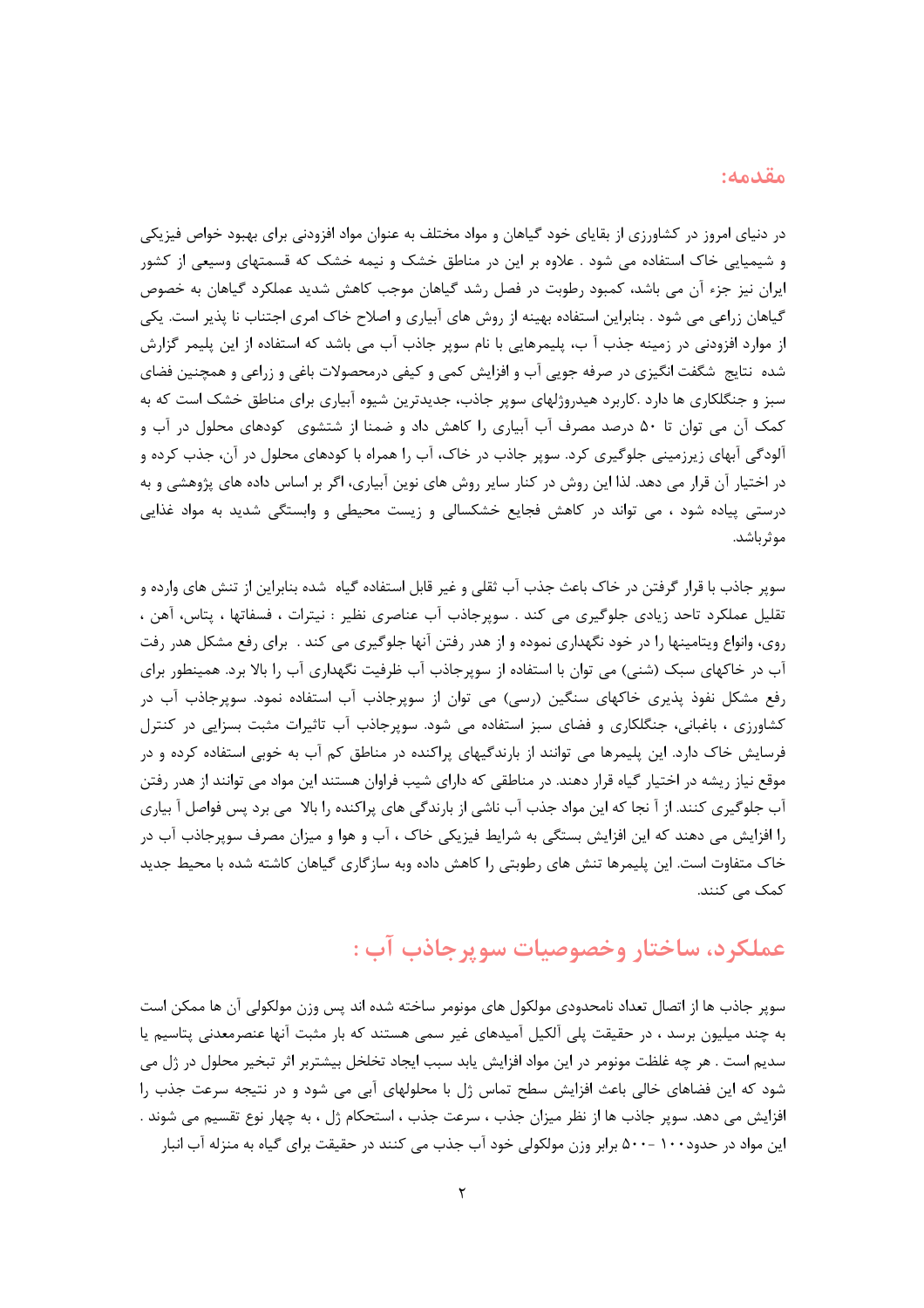های هستند که در موقع نباز ریشه به راحتی آب را در اختیار آ ن قرار می دهند. این مواد پس از ۷-۴ سال بسته به نوع آن در خاک توسط میکروارگانیسم ها تخریب می شوند. سوپرجاذب آب به علت تغییرحجم مداوم که به د لیل جذب آب وازدست دادن آب پیدا می کنند میزان هوا را در خاک افزایش داده و باعث تهویه بیشتر خاک می شوند.

# مزایای استفاده از سوپرجاذب آب:

### تاثیراتی که تولید کنندگان برروی شاخص های خاک ذکر نموده اند عبارتند از:

- کاهش فشردگے خاک
- تهويه بهينه خاک (تقويت حالت تخلخل خاک)
- جلوگیری از شسته شدن و هدر رفتن مواد غذایی خاک
- بالا بردن ظرفیت تبادلی سویر جاذب ها و تبادل کاتیونی در خاک • به حداکثر رساندن پتانسیل تولید محصول • مصرف بهينه كودهاي شيميايي • محافظت ریشه های روی خاک در برابر خشک شدن در زمان حمل و نقل و انبار کردن نهال ها • امکان کشت در مناطق بیابانی و سطوح شیب داروکمک به تثبیت شن های روان • افزایش فعالیت و تکثیر قارچهای مایکوریزا • ثبات و اثر طولانی سویر جاذب
	- تاثیرات برروی شاخص های گیاه:
	- جذب بهتر مواد غذایی از طریق ریشه
	- انبوهی رشد ریشه (تقویت ریشه زایی)
	- افزايش قوه ناميه (بالابردن درصد جوانه زني)
		- افزايش تاثير كودها و آفت كشها
	- کاهش تاثیرات منفی ناشی از تنش خشکی
	- درشد سریع تر و سالم تر گیاهان مخصوصاً در مناطق بسیار گرم و خشک

#### تاثيرات اقتصادي :

- کاهش چشمگیر مصرف آب و جلوگیری ازاتلاف آب در حدود ۵۰ ٪
	- افزايش كمي وكيفي محصول و در نتيجه درآمد بالاتر
	- افزایش تولید ماده خشک در گیاه بدون نیاز به افزایش مصرف آب

#### • مقدار كاربرد سوير جاذب ها:

مقدار کاربرد آن بستگی به نوع سوپر جاذب ، بافت ، خاک ، گونه گیاهی و شرایط اقلیمی منطقه دارد . خاک رسی به دلیل دارا بودن درصد بالاتری خلل و فرج زیر نیاز کمتری به سوپر جاذب نسبت به خاک شنی و لومی دارد .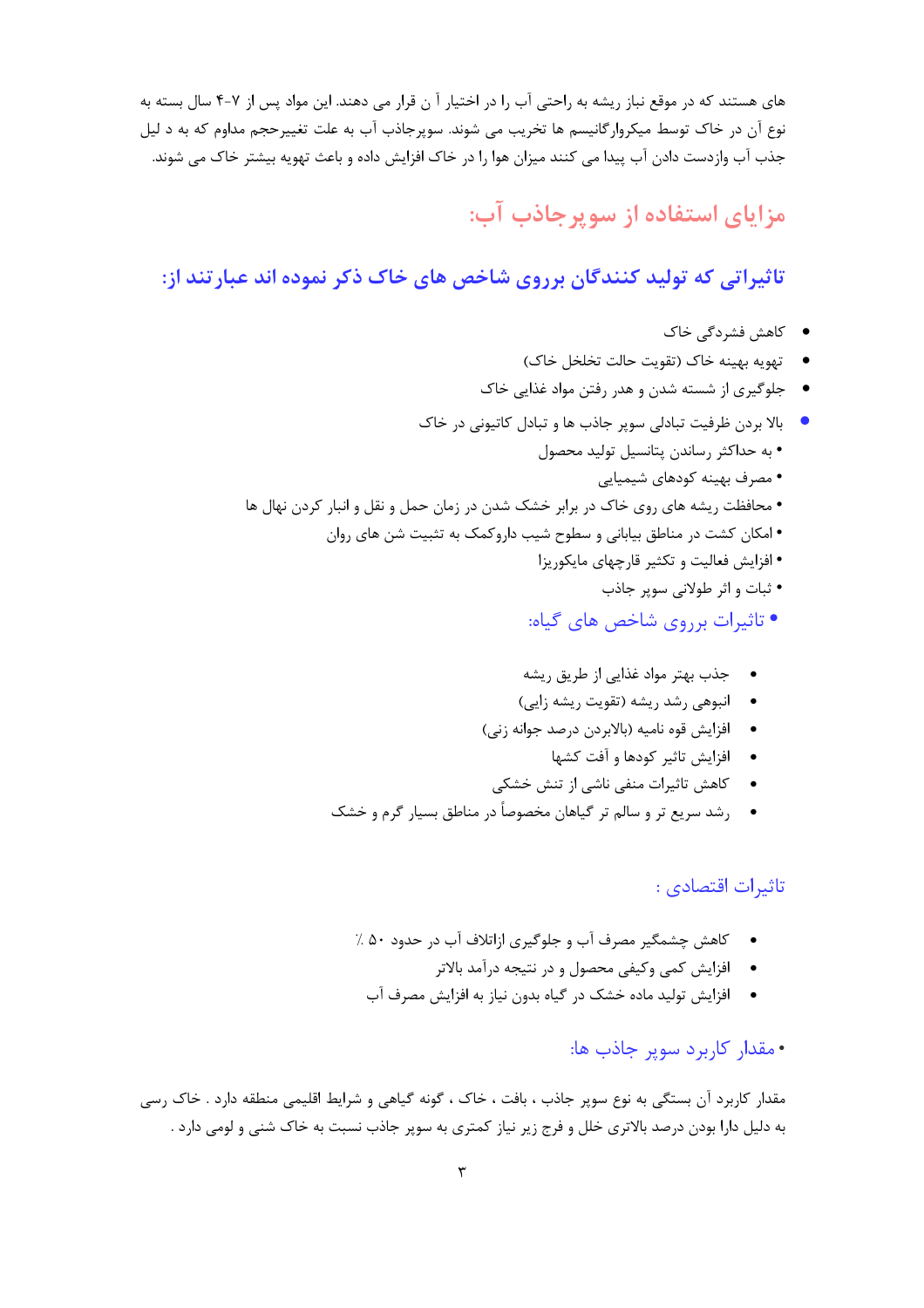بنابراین خاک شنبی به دلیل قابلیت نگهداری آب کمتر عکس العملی بهتری نسبت به خاک رسی در مقابل کاربرد سوپر جاذب نشان داده ، در نتیجه میزان کاربرد آن در خاکهای رسی کمتر از خاکهای لومی و شنی است مقدار مصرف آن در خاکهای نواحی گرم و خشک به مراتب بیشتر از نواحی مرطوب و خشک می باشد کاربرد آن در نواحی مرطوب عمدتاً در گیاهان مستقر در شیب ها توصیه می شود . میزان کاربرد برای گیاهان آبدوست بیشتر از خشکی دوست است.کاربرد بیش از حد آن توصیه نشده زیرا این ماده در اثر جذب آب متورم می شود و ممکن است موجب خروج ریشه ها و گیاه از خاک شود. لازم به ذکر است که روش کاربرد سوپر جاذب تأثیر به سزایی روی میزان مصرف آن به خصوص تحت شرایط مزرعه ای دارد .

# ميزان و طريقه كاربرد:

سوپرجاذب آب باید به صورت ماده خشک با خاک مخلوط شود و حداقل در لایه ۵ سانتی متری خاک قرار بگیرد زیرا اشعه ماوراء بنفش باعث شکسته شدن سریع این مواد می شود . نحوه استفاده از سوپرجاذب آب در موارد مختلف به شرح زیر است:

درختان میوه و بوته ها: ۱۰۰-۸۰ گرم برای هر درخت توصیه می شود.روش کار به این صورت است که در قسمت سایه انداز درخت که توسعه ریشه بیشتر است ۵-۳ حفره ۵۰-۴۰ سانتی متری درمحدوده ی ریشه حفر کرده ( اندازه و تعداد حفره ها بستگی به اندازه درخت دارد ) سپس مقداری سویرجاذب آب را در کف حفره ها بصورت خشک ریخته و روی آن را با خاک معمولی پر می کنیم البته حفره ها باید حداقل ۱۰ سانتی متر از سطح زمین پایین تر باشند.علاوه بر این روش سوپرجاذ بها رامی توان به صورت نواری و اختلاط کامل با خاک به کار , وند .

انتقال نهال: بعد ازایجاد کانال های کاشت نهال به عمق ۳-۱ مترومخلوط نمودن خاک کانال ها با کود حیوانی وآلی پوسیده ویرنمودن کانال ها، محل گودها ۱٫ مشخص کرده و با توجه به حجم ریشه نهال اقدام به حفر گودها می کنیم که تقریباً سه برابر حجم ریشه باشد ابتدا نهال را در ظرفی حاوی ژل (سوپرجاذب آب که آب جذب کرده به تناسب ۱ کیلوگرم در ۲۲۰ لیتر آب) فروبرده به صورتیکه این مواد از ریشه جدا نشود سپس نهال را جا به جا وکشت می نماییم . ویا می توان مقداری سوپرجاذب آب را با خاک مخلوط کرده ودر اطراف ریشه که در وسط گود قرار دارد ریخته و وقتی از محکم شدن نهال و چسبیدن ریشه آن به خاک گود مطمئن شدیم آنگاه آبیاری می کنیم . گودها باید حدود ۱۰ سانتی متر پایین تر از سطح زمین باشند تا بتوانند آبهای سطحی را جذب کند .

کشت های زراعی: بسته به خصوصیات مزرعه از جمله بافت خاک، شرایط اقلیمی و… حد ود ۲۵-۴۰ کیلوگرم سویر جاذب در هر هکتار (۱۰۰۰متر مربع) استفاده می شود وبه دو صورت نواری و یخش یکنواخت استفاده می شود. درروش نواری سوپرجاذب آب بوسیله دستگاه ،معمولا کودکار ته شیار ریخته و روی آن با خاک پوشانده و آبیاری می شود . درروش پخش پکنواخت ،سوپرجاذب آب در سطح مزرعه بوسیله دستگاه و یا دست پخش شده و بلافاصله آن را زیرخاک به عمق نفوذ ریشه های سطحی می برند.

زمین های چمن: به مقدار ۲۵-۲۰ گرم سوپر جاذب در هر متر مربع و در عمق ۱۰ سانتیمتری بستر کاشت چمن با دست یا کودپاش مخلوط کنید و بعد عملیات بذر پاشی اجرا می شود. دراین روش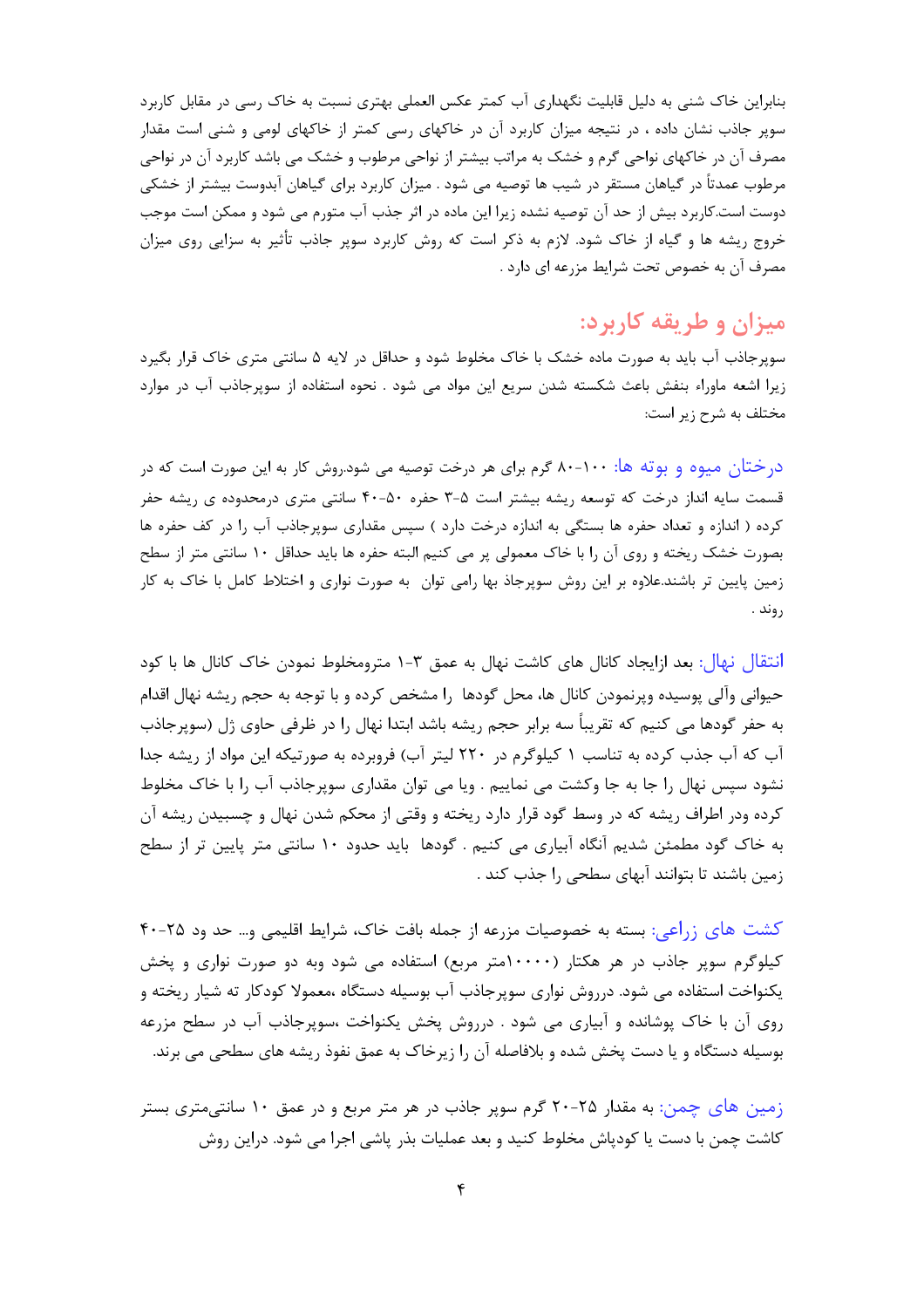مقدار آبیاری کمتر از روشهای معمول و همچنین دوره آبیاری طولانی تر می شود .

گلدان: سوپرجاذب آب را با خاک مخلوط می کنیم و به صورت لایه ای در قسمت پایین گلدان می ریزیم تا ازهدر رفتن آب جلوگیری کنیم یا سوراخهایی تا دو سوم عمق گلدان ایجاد کرده و مقداری پلیمر خشک را درون آن ریخته و آن را می فشاریم و سپس سوراخها را با خاک معمولی می پوشانیم تقریباً به ازای هر کیلو گرم خاک گلدان دو گرم سوپر جاذب مصرف می کنیم . در هر یک از شرایط فوق لازم است تا ۳-۲ نوبت آبیاری معمولی انجام شود و سپس فاصله آبیاری را افزایش دهیم .

یرورش قارچ: سوپرجاذب آب به مقدار دو کیلوگرم در هرمتر مکعب با بستر کاشت مخلوط شده و تا حالت اشباع آبیاری می شود .

| كياه/ استفاده         | محصول مورد استفاده     | مقدار مصرف                |
|-----------------------|------------------------|---------------------------|
| كاشت گياه (نهال)      | سوپرآب آ-۲۰۰           | ۰۰- ۱-۵۰ گرم              |
| گیاه کاشته شده (درخت) | سوپرآب آ-۲۰۰           | ۱۵۰–۱۰۰ گرم               |
| انتقال نهال           | سوپرآب آ-۳۰۰           | ۱ کیلوگرم در ۲۲۰ لیتر آب  |
| گلدان                 | سوپرآب آ-۲۰۰           | ۲ گرم برای هر کیلوگرم خاک |
| زراعت                 | سوپرآب آ-۲۰۰           | ۵۰-۱۰۰ کیلوگرم در هکتار   |
| چمن                   | سوپرآب آ-۲۰۰           | ۵۰-۱۰۰ گرم در مترمربع     |
|                       | چمن آب آ-۵۰۰ (غنی شده) | ۳۰۰ گرم در مترمربع        |
| قارچ                  | سوپرآب آ-۳۰۰           | ۲ کیلوگرم در مترمکعب      |
|                       | سوپرآب آ-۲۰۰           | ۵/۱ کیلوگرم در مترمکعب    |

مقادير مصرف انواع سوپر جاذب ها :

\* مقادير مصرف، بر حسب نوع خاک، آب، گياه و اقليم منطقه متغير است.

استاكوسورب: استاكوسورب عبارتند از پلي اكلريلات پتاسيم وكوپليمرهاي پلي اكريلاميد.

#### نکات مورد توجه:

سوپر جاذب ها جایگزین کودهای شیمیایی و آبیاری نمی باشند . این مواد تنها قابلیت نگهداری آب و برخی ازعناصر غذایی مورد نیاز گیاه را در خاک افزایش می دهند و از آبشویی و هدر رفتن N , K , Zn , Fe , B , P خاک جلوگیری بعمل می آورند. سوپر جاذبه ها می توانند با کود شیمیائی ، علف کش ها و آفت کش ها مخلوط شده و بدون هیچ گونه اثر متقابل با یکدیگر به کاربرده شوند. شرکت های تولید کننده ذکر می نمایند این مواد پس از ۱۲ - ۵ سال در اثر تجزیه میکروبی و تاثیر نور خورشید به تدریج از بین می روند و به مواد ی همچون آب و دی اکسید کرین و آمونیوم تبدیل می شوند. ۹۵ در صد آب موجود در سوپرجاذب آب قابل استفاده گیاه است. سوپر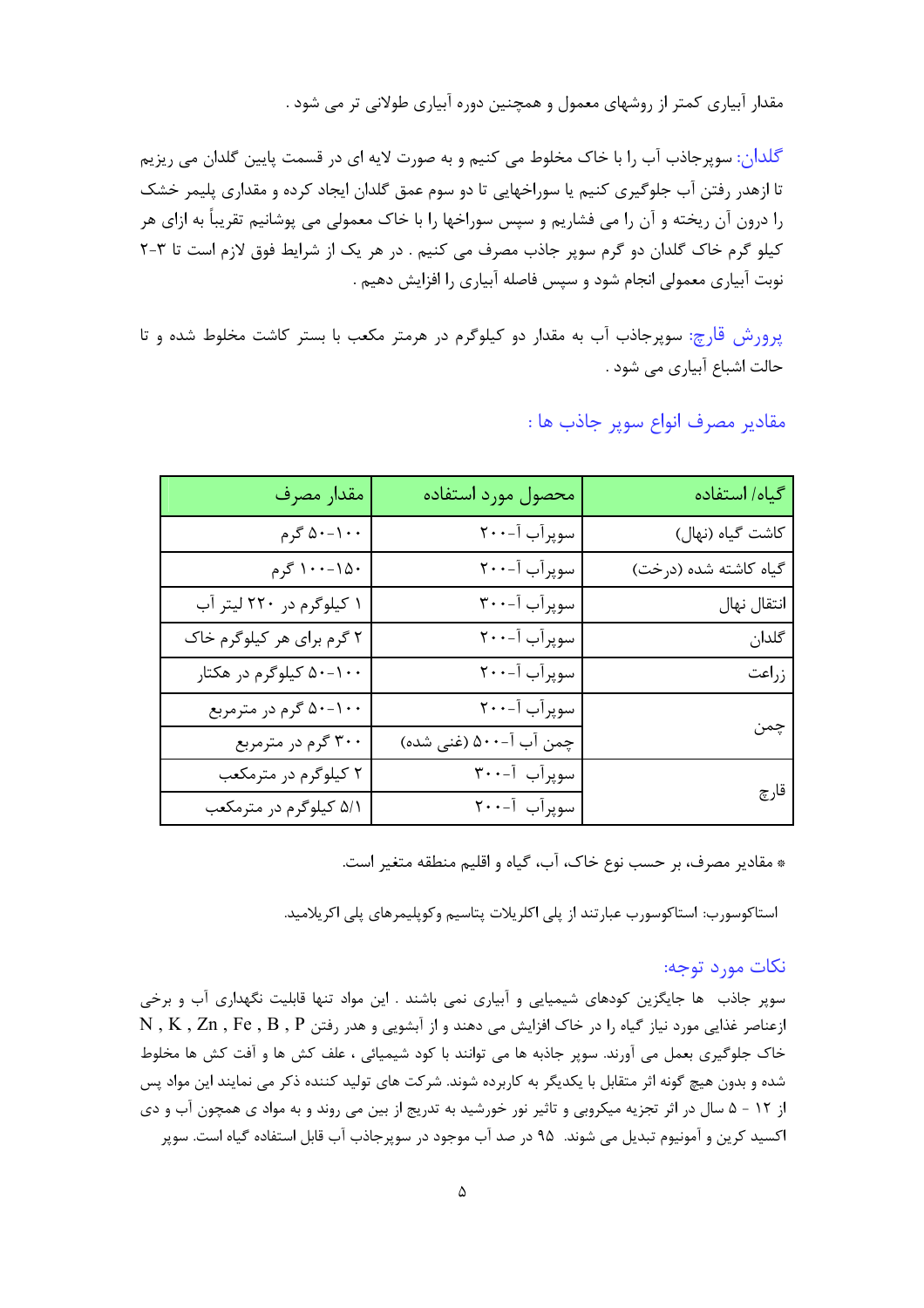جاذب ها در خاکهای شنی، اقلیم گرم و خشک و گیاهان آبدوست بیشترین کاربرد را دارد. کاربرد بیش از حد سوپرجاذب آب باعث خروج ریشه ها و گیاه از خاک می شود. pH سوپرآب خنثی بین ۶ تا ۷ است. شرکت های تولیدی اعلام می نمایند این مواد اثر سوء بر خاک نداشته و هیچگونه سمیتی نیز ندارد.

# تصاوير:







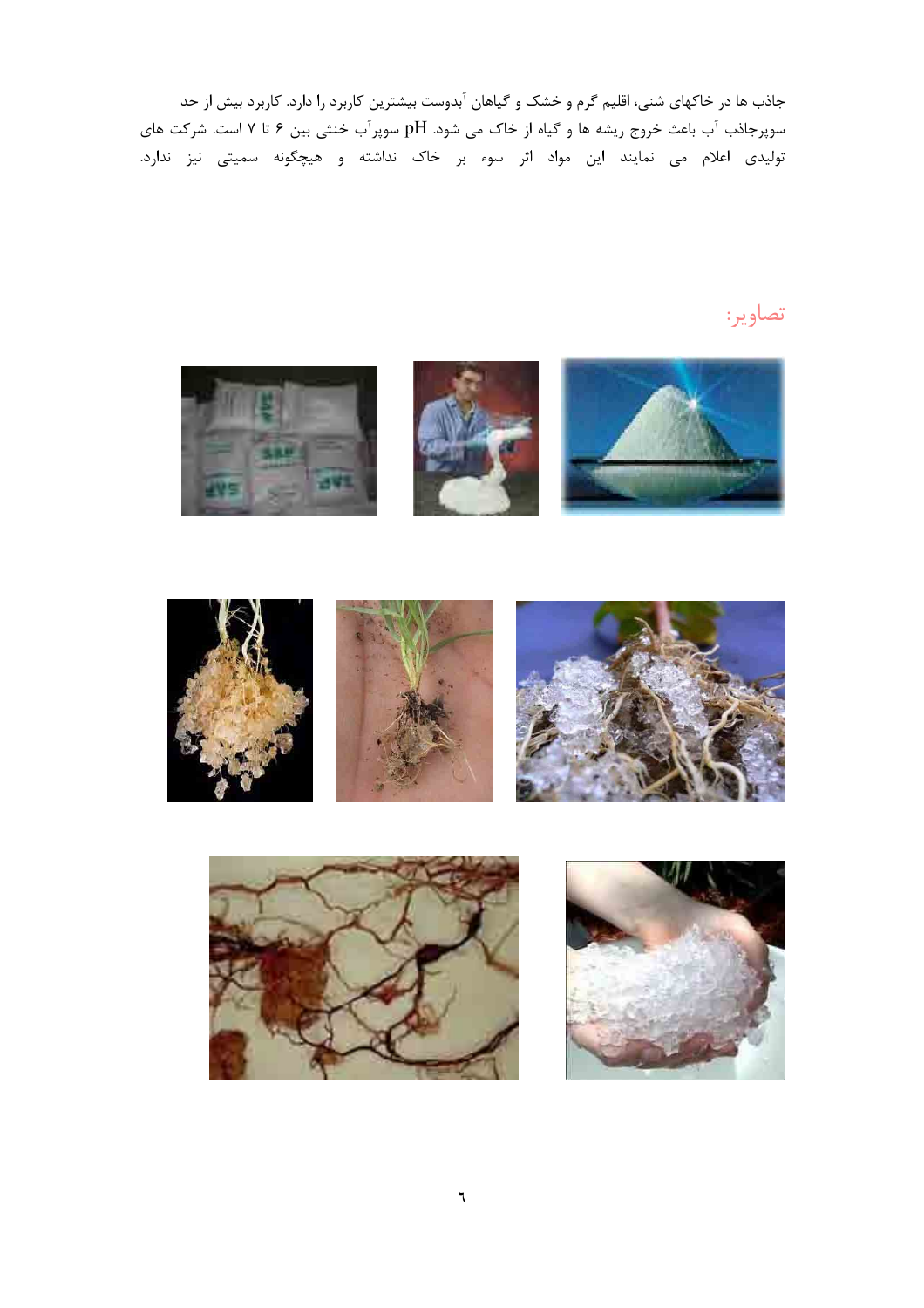ترتیب مراحل مختلف کاربرد سوپرآب در تولید نهال زیتون (شرکت پژوهش و ایده، ۱۳۸۲)



### تلفیق کاربرد سوپرآب و آبیاری قطره ای

اختلاط سوپرآب با خاک خشک در کاشت نهال